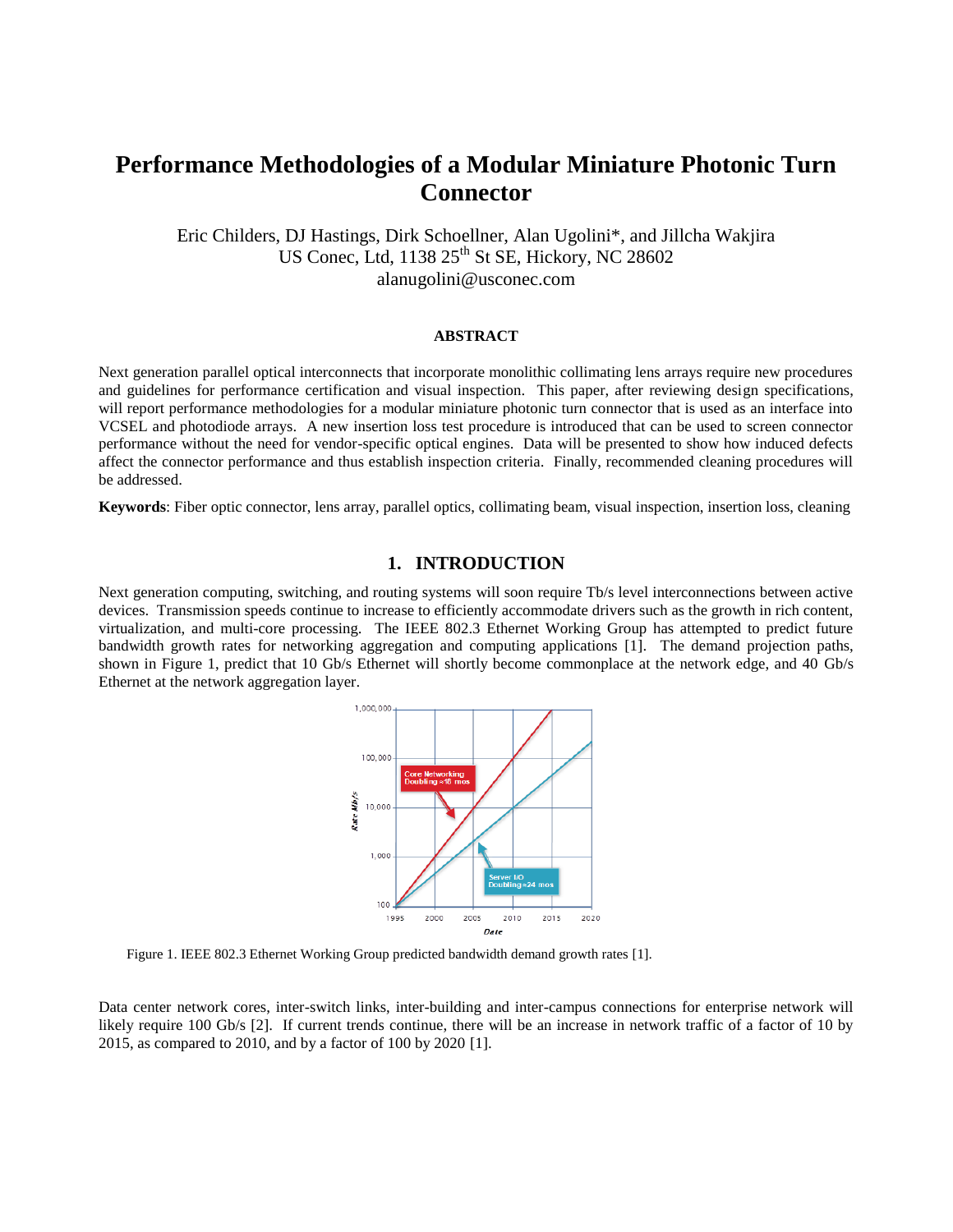Traditional serial communication strategies cannot support the growing transmission demands. New technologies take advantage of parallel communication standards, which produce higher data rates through simultaneous transmit and receive capabilities. Thus, parallel interfaces, either electrical or optical, provide a reliable path to achieve these next generation interconnects. However, purely transitioning to parallel interfaces will not provide sufficient bandwidth using conventional copper solutions [3]. As data rates move beyond 10 Gb/s, optical technologies offer distinct advantages over copper in terms of density, power, weight, thermal management, and link length. Parallel optics solutions are currently being implemented in place of electrical devices for both on-card and card edge transmission systems. Vertical cavity surface emitting laser (VCSEL) arrays, widely available in embedded formats, allow transmit and receive interfaces to be located on-card, close to the main ASICs. By embedding and optimizing the VCSEL engines on card, copper traces can be minimized, which leads directly to higher transmission rates, improved EMI containment, reduced heat generation, and simplified thermal management [4].

Historically, embedded optical module form factors conform to SNAP12 and POP4 standards. Fiber optic connections are then used to transport the signals to and from the embedded modules. High density MPO connector based jumpers are typically used to interface into the embedded module and carry the signal to the card edge [3]. The bandwidth density obtained by aggregating multiple embedded modules at the card edge via the MPO connectors eclipses the density obtained by edge mounted pluggable modules or active-optical cables (AOCs).

### **1.1 Traditional Multi-fiber Connectors**

The most common multi-fiber connector, the MPO, was originally developed by NTT Laboratories for use in subscriber network lines in an outside plant environment. The connector has matured over the past twenty years, and fiber is now secured to the ferrules with standard optical connector grade thermal cure epoxy and polished with commercially available connector polishing machines. In order to obtain stable, low insertion-loss performance, the fiber tips of the mated pairs must come into physical contact with each other. This physical contact requires tightly controlled termination, polishing and metrology procedures; these attributes are the main cost drivers of traditional multi-fiber interconnects. In addition to maintaining physical contact, each fiber tip in the ferrule must be kept relatively free of defects and debris to ensure the signal is not attenuated [5]. Figure 2 illustrates the primary attributes impacting the performance of traditional MPO connectors: component precision, polished endface geometry, fiber tip quality and cleanliness [6].





### **1.2 Next Generation Optical Interconnects**

The growing bandwidth requirements discussed above demand high-speed optical solutions with reduced form factors, cost, and module-coupled insertion losses. The newest miniature parallel optic modules offer a path to integrate higher I/O densities directly into board designs. Modules are now available in footprints as small as 8.2 mm X 7.8 mm [4]. Fiber optic connectors need equally innovative solutions to simplify the coupling between the modules and the fiber connectors, as well as improved performance. A miniature multi-fiber connector has been developed and released to address the connector needs [7]. The connector is a monolithic connector that incorporates a collimating lens array to condition and direct the parallel beams, and to act as a seamless pluggable interface into these miniature parallel optic modules. The lensed connector provides low cost termination via the implementation of laser cleaved fibers, as well as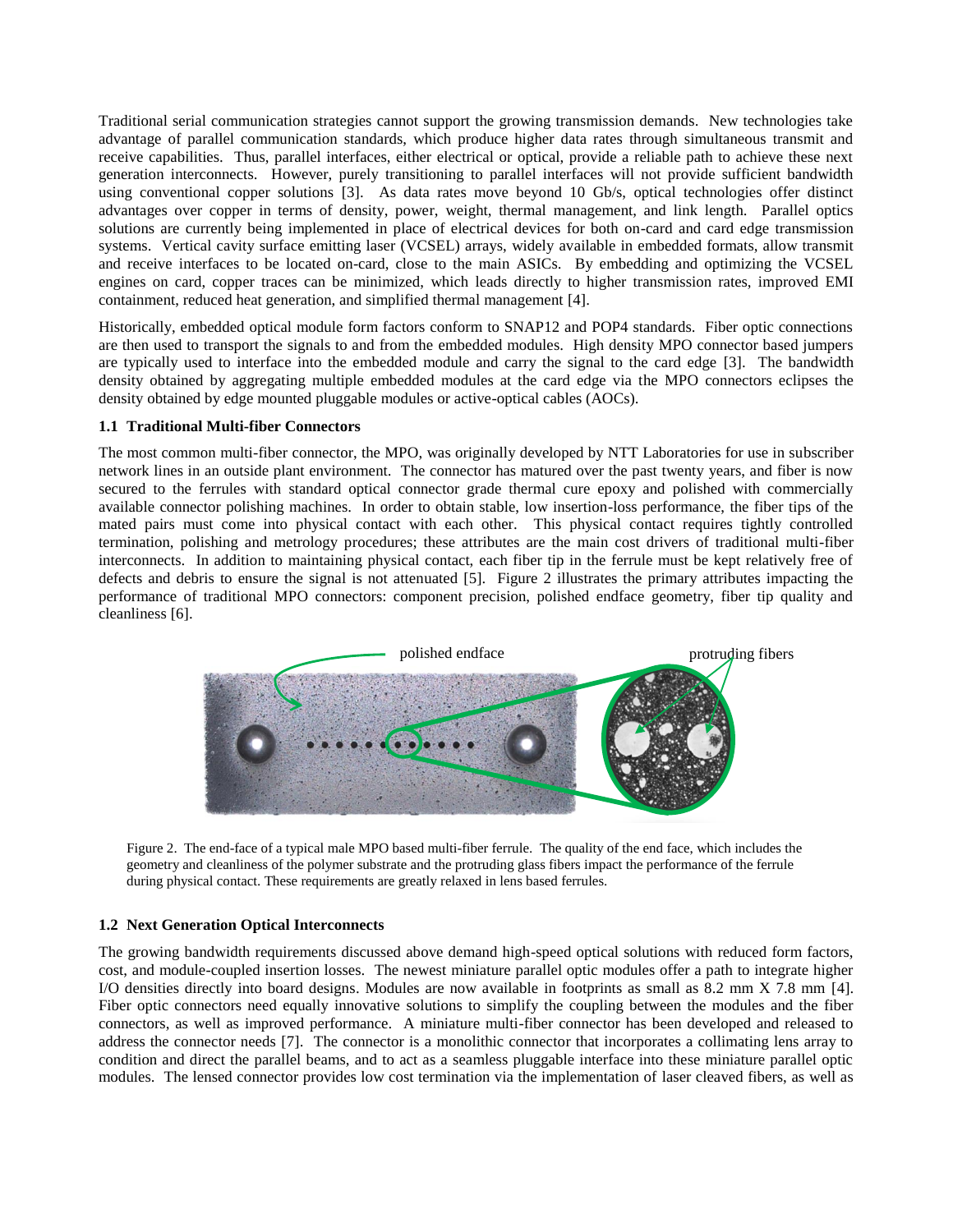the complete elimination of exposed fiber endface, mechanical polishing and traditional interferometry. The elimination of a polished fiber array greatly reduces the cost and complexity associated with physical contact based multi-fiber interconnects. However, next generation parallel optical interconnect components that incorporate lensed connectors require new procedures and guidelines for performance certification and visual inspection. As the new connector deviates from the traditional MPO inspection and testing paradigms by eliminating the exposed fiber, considerable engineering work has been put into developing new methodologies that are predictive of the final connector/module performance. After presenting the initial design specifications and implementation, the performance methodologies for the connector will be discussed.

# **2. PHOTONIC TURN CONNECTOR**

The photonic turn connector consists of two major components, the ferrule and connector hardware, as shown in Figure 3. The molded ferrule (Figure 3a) is a monolithic component that contains the primary precision components of the lens array, microholes to capture the fibers, and mating surfaces for the module. A connector housing, shown in Figure 3b, snaps on to the ferrule to seal and protect the lens array while simultaneously providing the latching interface that facilitates perpendicular mating to the module. Multiple housings are available to provide features such as increased cable strain-relief or reduced form-factors, and will be discussed in detail below. Finally, in order to mate the ferrule to the VCSEL or photodiode array, an interface is needed. The interface is available either as a stand-alone OEM mechanical-optical interface (MOI), as in Figure 3c, or already integrated into commercially available module [8].



Figure 3. 3a) The bare monolithic multi-fiber ferrule prior to fiber installation. 3b) Typical connector housing for protecting ferrule lens array and providing latching features, prior to installation. 3c) Stand-alone mechanical-optical interface for mating between ferrule and VCSELs.

### **2.1 Monolithic Ferrule**

The key features of the ferrule are illustrated in Figure 4. An array of microholes that capture and position the optical fibers are aligned to both the lens locations and the alignment posts located on the bottom of the part. The fiber stop plane, located in front of the microholes, acts as a stop for the fiber array. The combination of these features ensures that the fibers are repeatably and reliably located in the ferrule. In addition, use of the microholes and a permanent stop plane simplifies fiber termination procedures and eliminates all of the conventional connector polishing and interferometry requirements. Using a laser cleaver, standard multimode ribbon fiber is stripped and subsequently cleaved 2.75 mm beyond the end of the ribbon matrix. While traditional mechanical cleavers can be used, use of a laser cleaving process is recommended due to the resulting rounded fiber tips and clean endface along with a highly controlled cleave length [9]. As compared to the fiber tips generated with a mechanical cleave, the rounded fiber tips reduce the amount of debris generated, due to friction, during fiber insertion. The cleaved fiber array is then inserted into the ferrule microholes. An index matched epoxy is then inserted into both epoxy openings, and the fiber is pushed into its final resting place against the stop plane. Inserting the epoxy first ensures that the index-matching epoxy coats the fiber endfaces and eliminates air pockets between the fibers and the stop plane. The assembly is then cured and the connector housing snapped into place. The entire cleave and termination, and cure process can easily be completed, on average, in less than 2 minutes, greatly reducing the time involved in standard fiber termination and polishing. The index-matched epoxy can be either a visible-cure epoxy to expedite cure times, or a traditional fiber optic thermal cure epoxy. Specific epoxy performance results will be discussed further below.

The array of aspheric, asymmetric lenses relies on total-internal reflection (TIR) to redirect the light path from the optical fiber, down and perpendicular to the connector mating plane. The lens prescription was simultaneously optimized for both transmit and receive communications. The ferrule accepts a collimated beam from the VCSEL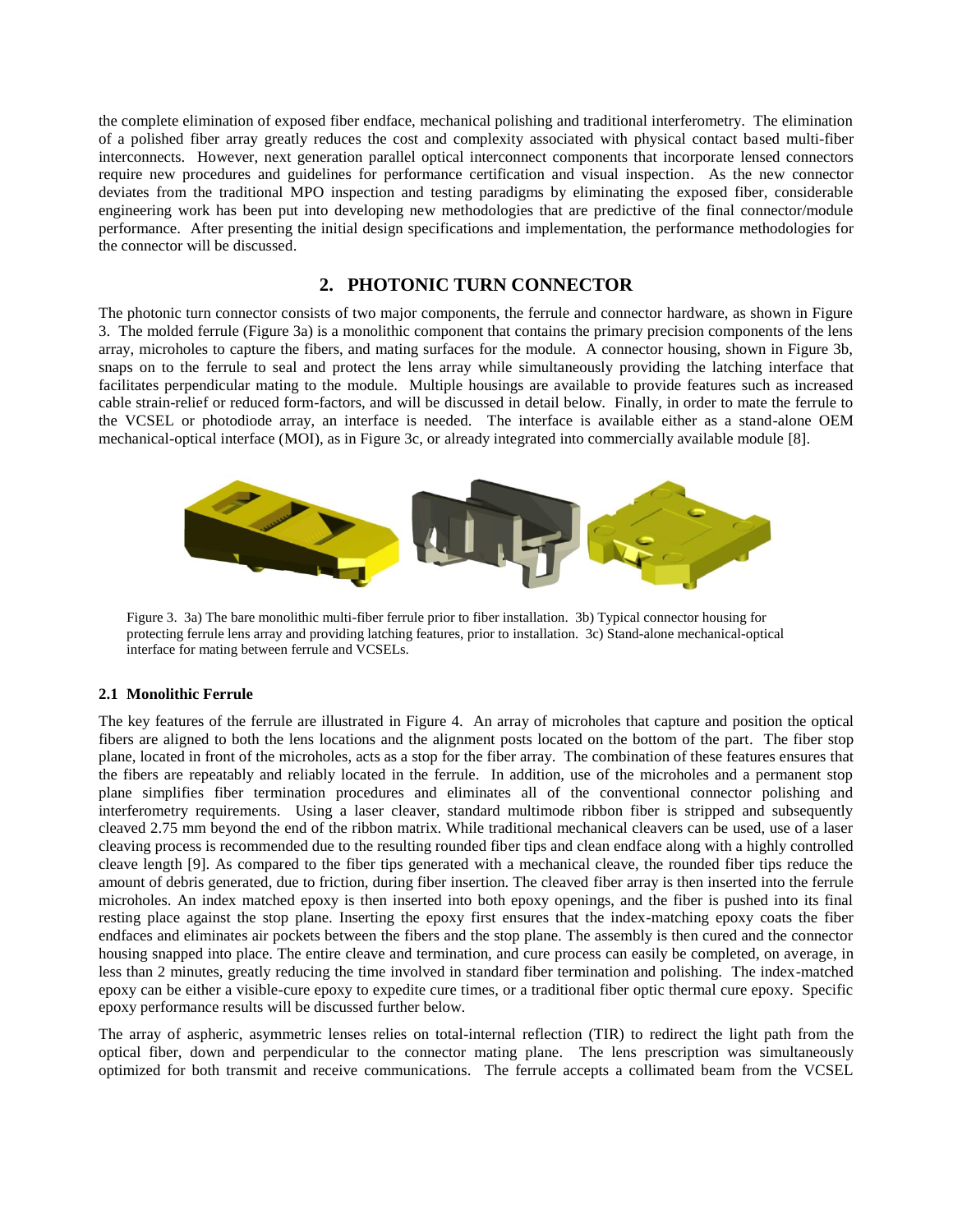module and the lens condenses the light for efficient fiber coupling. Use of collimated light entering and exiting the ferrule reduces the alignment tolerance requirements and the effects of debris on the optical exit window. An optically smooth exit window is molded into the bottom of the ferrule between the alignment posts to allow the light to enter and exit the ferrule with minimal distortion. The two openings towards the rear of the ferrule are for index-matching epoxy to securely bond the fiber array in place.



Figure 4. a) Top of ferrule, b) bottom of ferrule, and c) ferrule with housing installed.

### **2.2 Connector Housing**

The connector housing has been designed to protect the lenses while providing a consistent and repeatable mating interface to the module. Several different housings have been designed for a variety of applications. All of the housings work with the same ferrule and share the same latch design. The housing, shown in Figure 5, provides the initial rough alignment and holds the assembled connector in place, while allowing the ferrule to float laterally. This float permits the precision alignment posts and transceiver alignment holes to control the optical path alignment without overconstraining the connection.



Figure 5. 5a) The standard connector housing protects the lens array while providing latching features to connect to the VCSEL interface. 5b) Round cable version of the housing provides improved strain relief while adding an outer housing to help seal the VCSEL module against outside contamination. 5c) Reduced height connector housing for low-overhead applications.

### **2.3 Mechanical-Optical Interface**

A passive, mechanical optical interface (MOI) has been developed that couples the connector system to the embedded active optics on the board. As with the ferrule, the MOI, shown in Figure 6, is a monolithic molded component. The MOI has two alignment holes that accept the matching pins from the ferrule, and two latches that mate to the connector housing. The combination of the holes and latches create a pluggable interface such that the connector can be attached or removed from the board for testing and cleaning, or cable routing purposes, and reliably reconnected for repeatable performance. The MOI has an array of lenses that provides direct coupling between the active board-level optics and the modular connector, and provides a common platform for the connector seating, regardless of vendor specific active optics. The MOI is mounted above the VCSEL or photo-diode array and the MOI lens array actively aligned. As with the ferrule lens array, the MOI has been designed to allow efficient coupling in either transmit or receive condition directly between the active optics of the board and the module connector.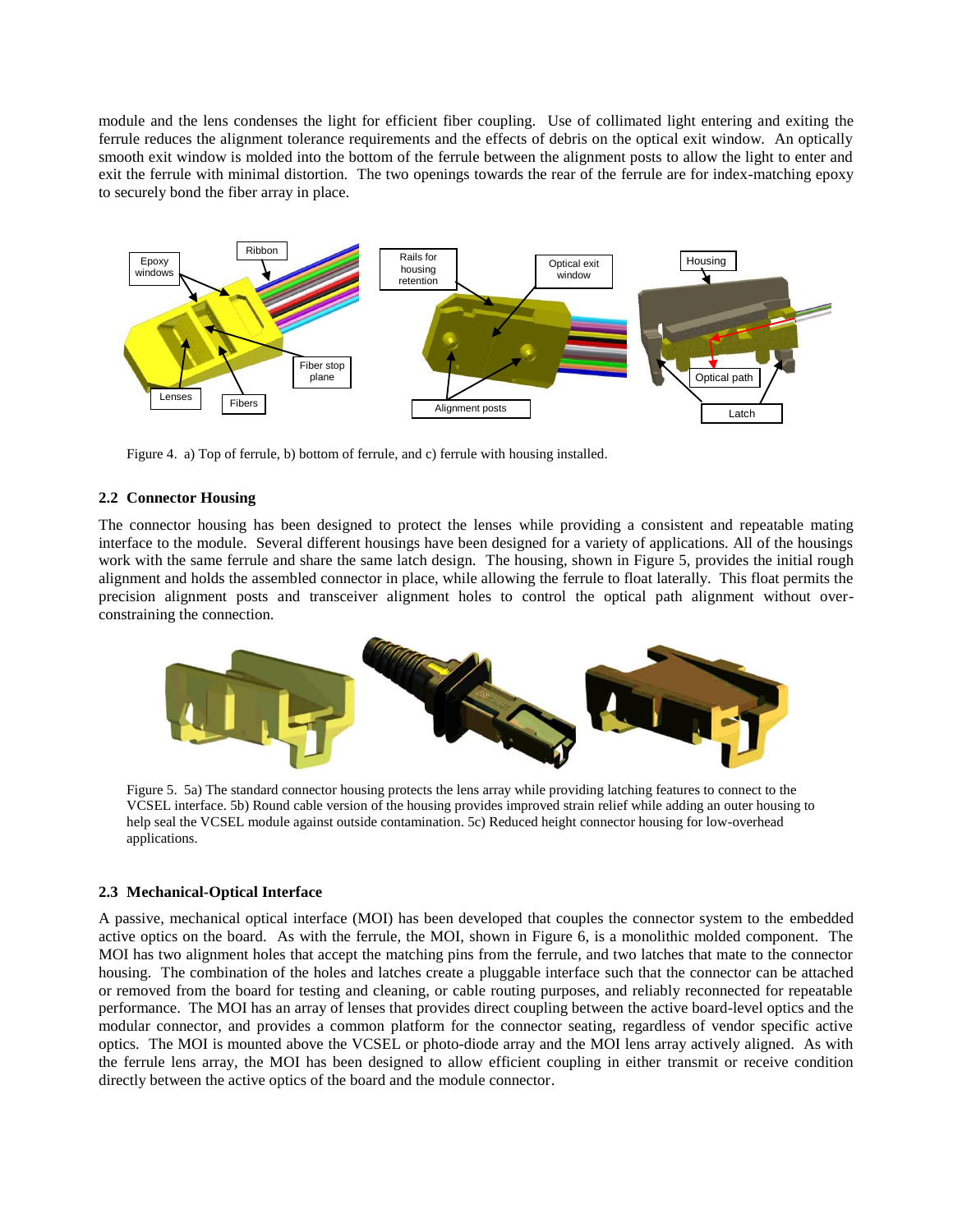The optics of the MOI are collimating lenses that relay light between the VCSEL array on the circuit board and the photonic connector. In a transmit configuration, the output from each VCSEL transmitter is collimated by the MOI so that it is focused by the photonic connector lens for coupling into attached multimode fiber. Theoretical modeling, using conventional VCSEL designs, predicts a coupling efficiency of 76% when used in the transmit configuration. In a receive configuration the nearly collimated output from the ferrule is focused by the secondary optic onto the detector, and slightly higher coupling efficiencies are expected, depending on the detector specifics.



Figure 6. MOI interface for mating between the VCSEL array and the modular connector. The main components are shown in a) the top and b) the bottom of the component.

# **3. PERFORMANCE TESTING**

The performance of the connector system is judged on its ability to couple power between the module and the fiber bidirectionally. To minimize the need for application specific module based test stations, a common test platform has been developed for the connector, based on a combination of multi-fiber connector insertion-loss testing and connector/module power coupling performance [4]. Moreover, to minimize the need for new equipment and training, the new insertion loss test method, called the Interposer Test, utilizes traditional loss testing technology used by cable manufacturers [10] [11], consisting of a multi-fiber launch cable and wide area detector.

The Interposer Test, depicted in Figure 7, uses an Interposer fixture that mates two opposing connector assemblies. Light is launched from the reference ferrule assembly and coupled into the device under test (DUT) ferrule assembly, creating a path through which performance can be measured.



Figure 7. Setup for Interposer insertion loss testing.

The reference ferrule assembly is connected to the test equipment launch jumper, which is encircled-flux compliant [12]. The reference jumper, a higher quality jumper that is similar in concept to the master launch jumpers used in standard fiber optic test systems, is measured to reference the system prior to testing. The DUT assembly is mounted to the Interposer and the transmitted power is recorded as the Interposer loss in dB. Extensive testing correlating module and photonic turn connector performance led to a benchmark target of 2.0 dB as a relative loss value to judge the connector performance.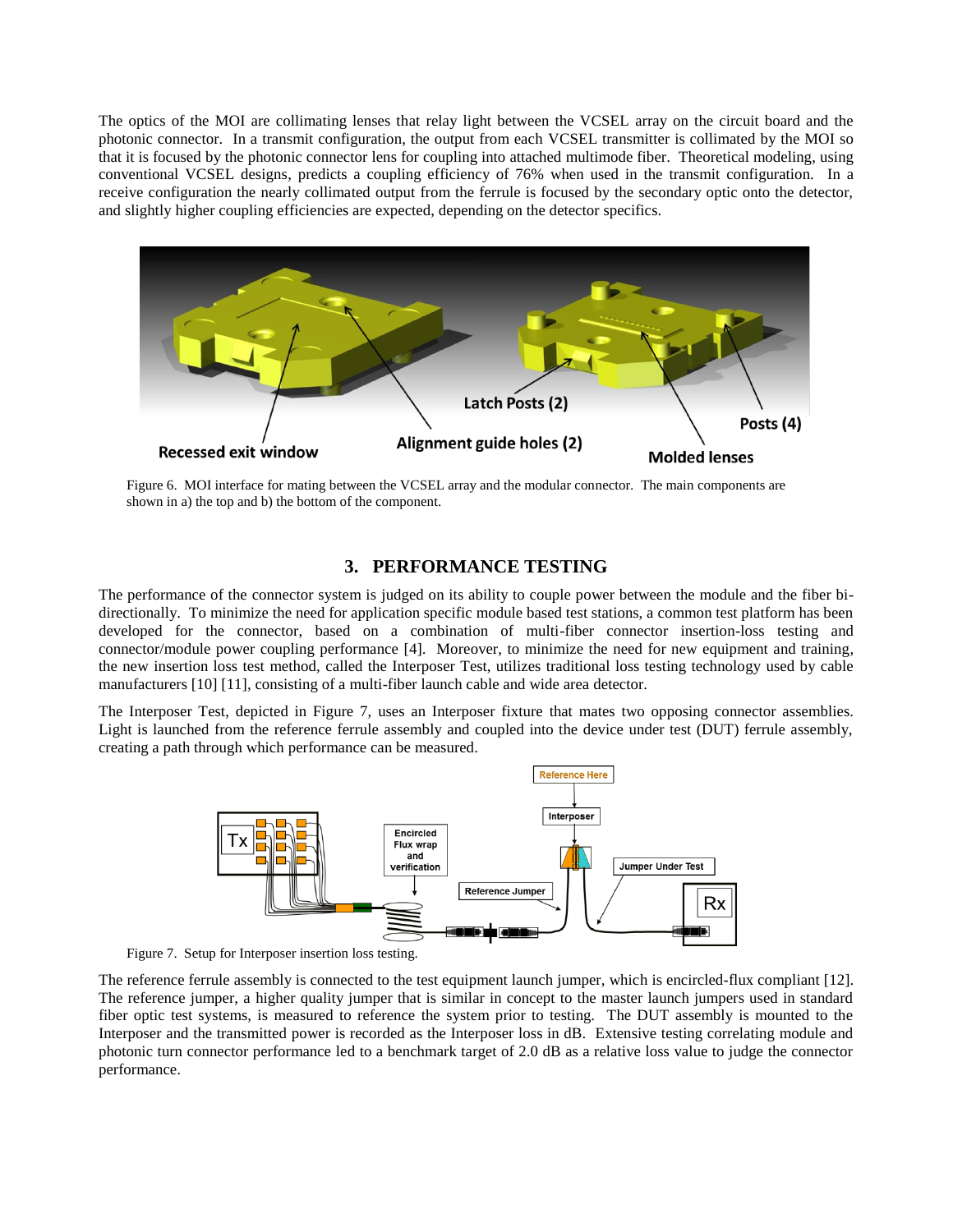# **4. VISUAL INSPECTION**

After reducing termination costs and eliminating polishing and interferometry steps, another major advantage of the photonic turn connector is insensitivity to debris or scratches. The collimated light that exits the connector has a substantially larger spot than traditional fiber optic connectors. Standard multi-mode fiber has a 50 µm core diameter, large exit angle, and a cross-sectional area of  $1,963 \mu m^2$ . The photonic turn ferrule has a 180  $\mu$ m collimated beam output diameter, with a subsequent cross-sectional area of  $25,446 \mu m^2$ . With an area almost 13X larger, the connector system is significantly less sensitive to debris or scratches. Therefore, a relaxed visual inspection criteria, relative to traditional fiber end-face requirements, has been developed.

### **4.1 Methodology**

The primary area of concern for visual inspection during final quality inspection in a production environment is the exit window of the connector, as shown in Figure 4b. Using conventional optical scratch/dig definitions [13] and the Interposer Test, experiments were conducted to determine the change in loss as a function of dig diameter and scratch width. In each case, the exit window was sub-divided into twelve independent 180 µm diameter areas, through which the light from each channel was passing. This treatment of the channels individually is similar to current multi-fiber visual inspection techniques and will simplify automated inspection processing at a later point. Connectors were characterized both before and after either scratches or digs were deliberately induced in each spot sub-division. In the case of digs, the damage was located in the center of each sub-division, which represents the worst case impact on insertion loss performance. Individual scratches of various widths were also placed across the center of the exit window, and always crossed the full length of the lens spot; the following results are scratch length independent as a worst case length is assumed, and the criteria is based purely on the scratch width.

### **4.2 Results**

Figure 8a below, shows the change in Interposer loss versus dig diameter; diameters above 40 µm demonstrate a steep increase in Interposer loss, while below 40 µm the change in loss is insignificant. Individual scratches below 14 µm wide do not significantly impact device performance, while scratches above 14  $\mu$ m wide are unacceptable. Additional testing on 141 channels showed that multiple small scratches (less than 5 µm wide) had no impact on Interposer loss. When comparing the data sets of the minor scratched parts and unaltered parts, both sets had an average final Interposer loss of 1.4 dB and identical coefficients of variation. Furthermore, t-tests showed that there was no difference in the population sets at the 1% significance level. In other words, multiple scratches of less than 5 µm wide on the exit window have no effect on connector performance.

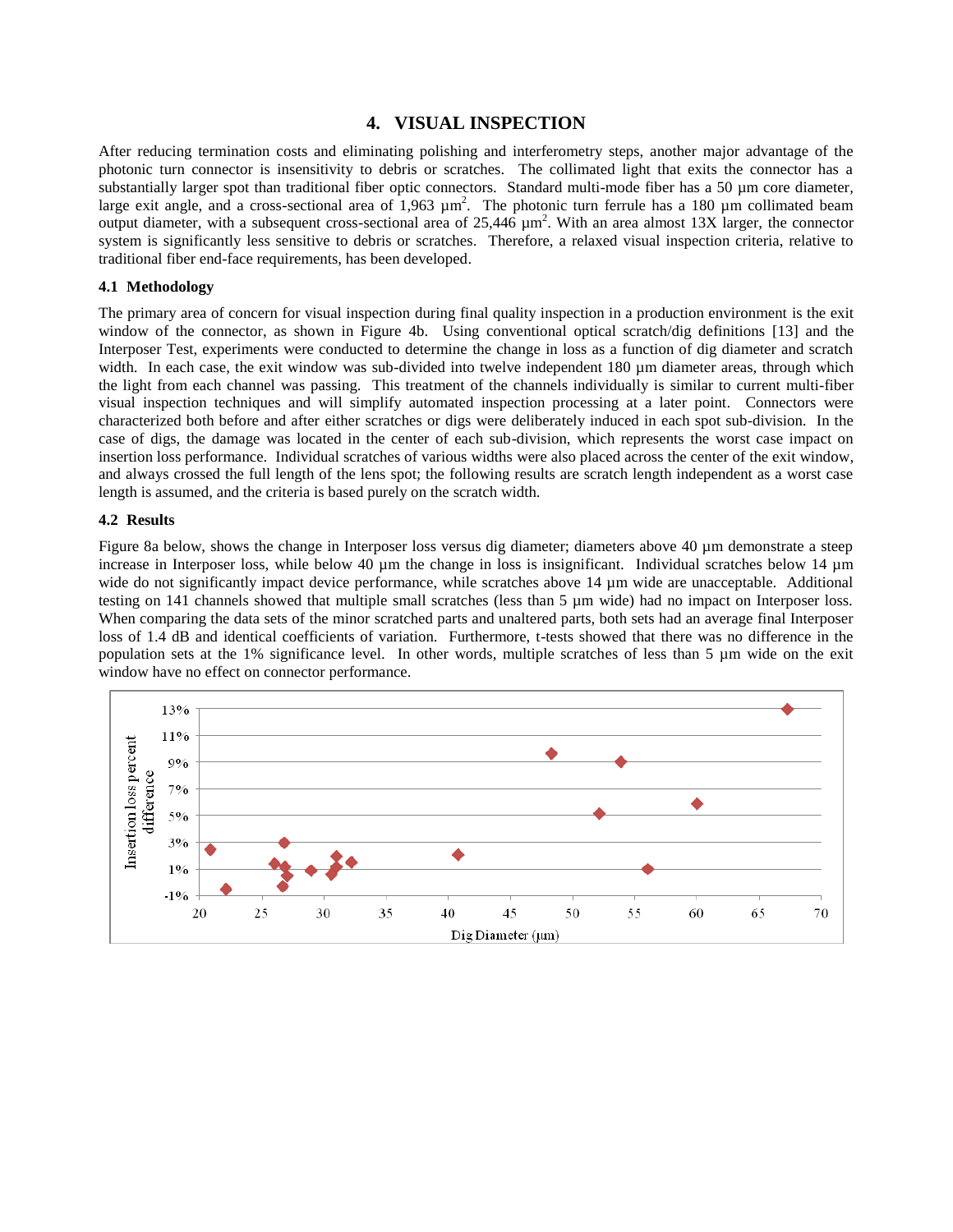

Figure 8. 8a) Diameter of deliberate dig damage and the effect on Interposer insertion loss. 8b) Similar measurements for Interposer insertion loss versus scratches on the connector exit window.

## **5. CLEANING**

Even though the lensed connector is less sensitive to debris, scratches and digs, cleaning is still occasionally necessary to remove contaminants. A dry cleaning method is generally preferred over wet cleaning, as residual impurities left from the wet cleaning agent could potentially impact the refractive index of the exit window. Therefore, a low pressure cleaning mechanism, coupled with a soft, high-density fabric mesh was developed. In order to reduce the possibility of introducing scratches while removing debris, a micro-fiber fabric is used in conjunction with a spring loaded saddle in the ferrule seating area. The tool was tested against various contaminants; Figure 9 shows a typical image of a connector exit window before contamination, post contamination and post cleaning, consecutively.



Figure 9. A connector exit window a) initially, b) after deliberate contamination with Arizona road dust, and c) after one pass with the cleaner.

# **6. ENVIRONMENTAL TESTING**

The connector was subjected to industry-standard Telcordia GR-1435-CORE environmental and mechanical testing [14]. As was discussed previously, the ferrule can be terminated with either light-cure or thermal cure epoxies, depending on the specific customer requirements. While light cure epoxies are significantly faster, with cure times of less than two minutes, they are only capable of passing the controlled environmental requirements of the GR-1435 specification. If more extreme environmental requirements are expected at the installation site, several thermal cure epoxies are very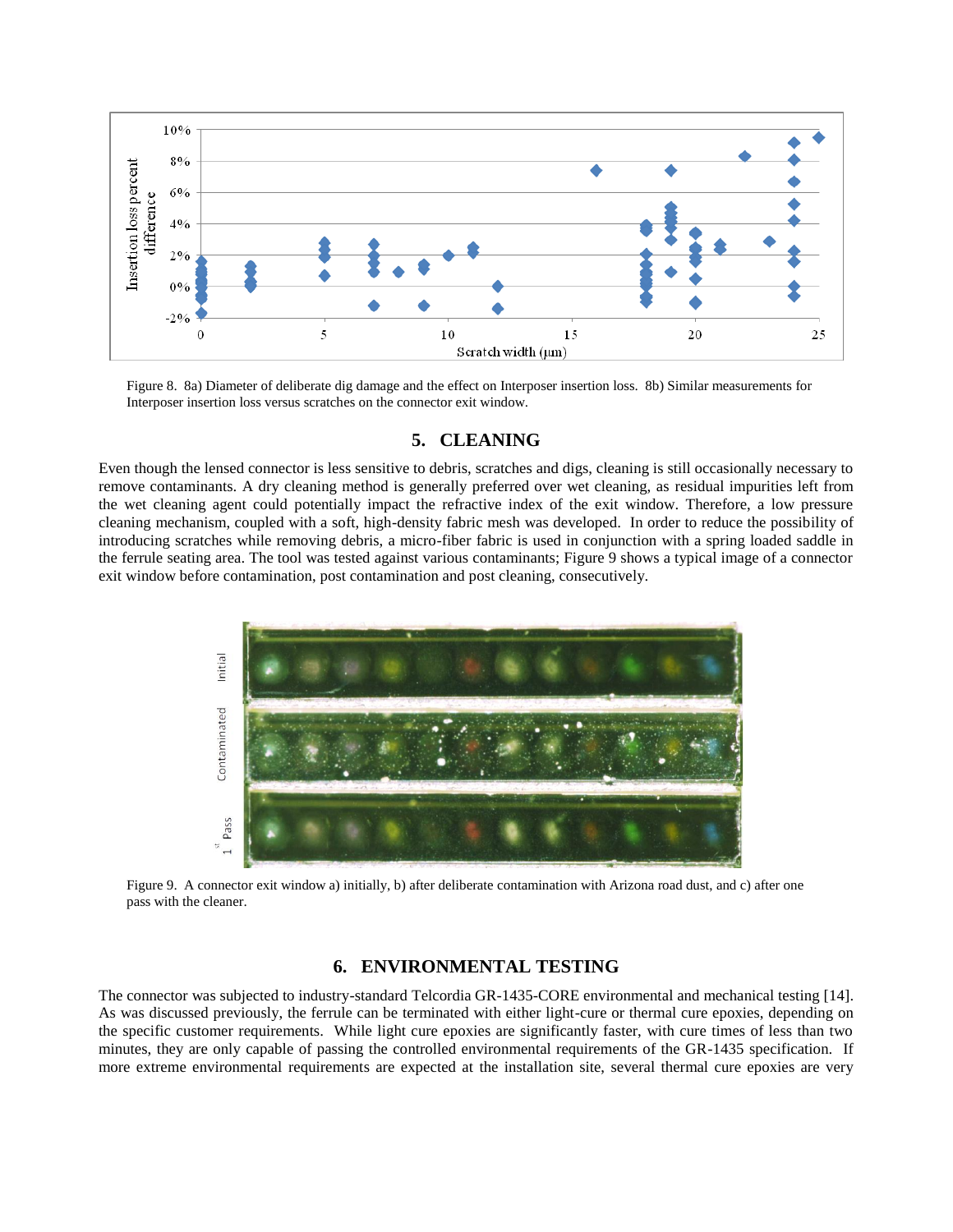capable of withstanding the tougher environments. Three different thermal cure epoxies from two different vendors were tested under GR-1435 conditions and passed the full battery of environmental and mechanical tests. Figure 10a shows the Interposer loss distribution of eight connectors before and after the full GR-1435 uncontrolled environmental and mechanical test regimen. Figure 10b shows the Interposer loss values for all channels after the qualification. All channels remained below a performance target of 2.0 dB Interposer loss [4]. The deviation after each test and deviation from the initial qualification Interposer test values remained below the 1.0 dB delta threshold determined in conjunction with module and system designers. The average Interposer loss initial value was 1.42 dB, while the average final value was 1.41 dB. In addition, the system has been subjected to an array of application specific environmental and mechanical testing, such as an 85°C/85%RH environment for 14 days. Post dry-out measurements showed that no channels deviated from the initial Interposer loss measurements by more than 1.0 dB. Expanded testing has shown no additional performance degradation after three days of 120°C.



Figure 10. a) Distribution of Interposer loss measurements before and after GR-1435 uncontrolled environmental and mechanical qualification and b) final Interposer loss for all jumpers after completion of the qualification. Pass/fail specifcation for the testing was < 2.0 dB.

## **7. FUTURE WORK**

Photonic connector testing is also underway to determine the feasibility of single-mode operations with the connector. Preliminary testing indicates the connector may be successful in single-mode applications with only minimal modifications.

Anticipated next generation improvements to the MOI may include the implementation of diffractive patterns for launch conditioning and integrated features for power monitoring purposes. Photonic turn connector designs may include multi-row ferrules to facilitate higher density interconnects and optical modules.